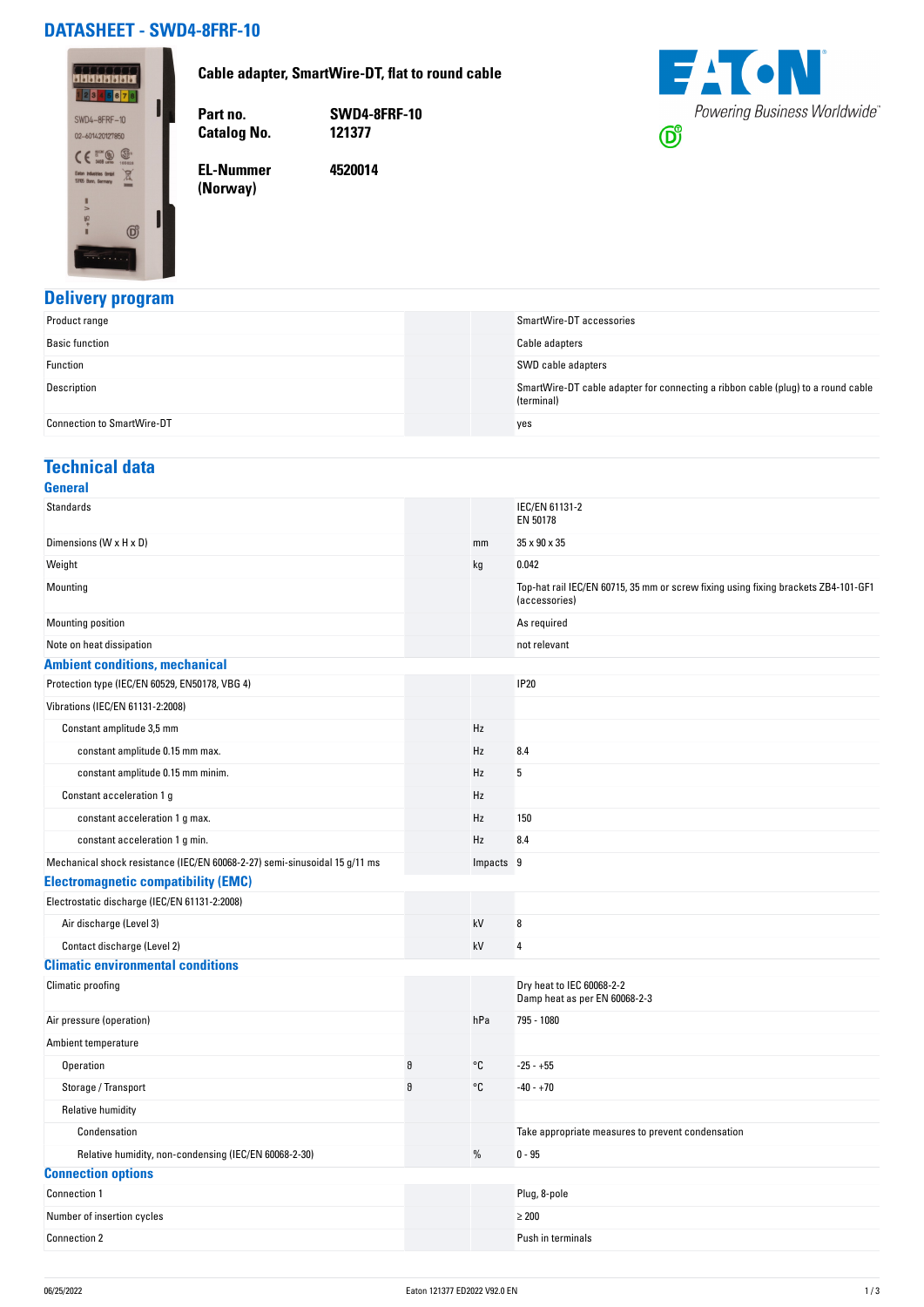| <b>Design verification as per IEC/EN 61439</b>                                                                            |                   |    |                                                                                                                                     |
|---------------------------------------------------------------------------------------------------------------------------|-------------------|----|-------------------------------------------------------------------------------------------------------------------------------------|
| Technical data for design verification                                                                                    |                   |    |                                                                                                                                     |
| Rated operational current for specified heat dissipation                                                                  | $I_n$             | А  | 0                                                                                                                                   |
| Heat dissipation per pole, current-dependent                                                                              | $P_{\text{vid}}$  | W  | 0                                                                                                                                   |
| Equipment heat dissipation, current-dependent                                                                             | $P_{vid}$         | W  | 0                                                                                                                                   |
| Static heat dissipation, non-current-dependent                                                                            | $P_{VS}$          | W  | 0                                                                                                                                   |
| Heat dissipation capacity                                                                                                 | $P_{\text{diss}}$ | W  | 0                                                                                                                                   |
| Operating ambient temperature min.                                                                                        |                   | °C | $-25$                                                                                                                               |
| Operating ambient temperature max.                                                                                        |                   | °C | 55                                                                                                                                  |
| Degree of Protection                                                                                                      |                   |    | <b>IP20</b>                                                                                                                         |
| IEC/EN 61439 design verification                                                                                          |                   |    |                                                                                                                                     |
| 10.2 Strength of materials and parts                                                                                      |                   |    |                                                                                                                                     |
| 10.2.2 Corrosion resistance                                                                                               |                   |    | Meets the product standard's requirements.                                                                                          |
| 10.2.3.1 Verification of thermal stability of enclosures                                                                  |                   |    | Meets the product standard's requirements.                                                                                          |
| 10.2.3.2 Verification of resistance of insulating materials to normal heat                                                |                   |    | Meets the product standard's requirements.                                                                                          |
| 10.2.3.3 Verification of resistance of insulating materials to abnormal heat<br>and fire due to internal electric effects |                   |    | Meets the product standard's requirements.                                                                                          |
| 10.2.4 Resistance to ultra-violet (UV) radiation                                                                          |                   |    | Meets the product standard's requirements.                                                                                          |
| 10.2.5 Lifting                                                                                                            |                   |    | Does not apply, since the entire switchgear needs to be evaluated.                                                                  |
| 10.2.6 Mechanical impact                                                                                                  |                   |    | Does not apply, since the entire switchgear needs to be evaluated.                                                                  |
| 10.2.7 Inscriptions                                                                                                       |                   |    | Meets the product standard's requirements.                                                                                          |
| 10.3 Degree of protection of ASSEMBLIES                                                                                   |                   |    | Meets the product standard's requirements.                                                                                          |
| 10.4 Clearances and creepage distances                                                                                    |                   |    | Meets the product standard's requirements.                                                                                          |
| 10.5 Protection against electric shock                                                                                    |                   |    | Does not apply, since the entire switchgear needs to be evaluated.                                                                  |
| 10.6 Incorporation of switching devices and components                                                                    |                   |    | Does not apply, since the entire switchgear needs to be evaluated.                                                                  |
| 10.7 Internal electrical circuits and connections                                                                         |                   |    | Is the panel builder's responsibility.                                                                                              |
| 10.8 Connections for external conductors                                                                                  |                   |    | Is the panel builder's responsibility.                                                                                              |
| 10.9 Insulation properties                                                                                                |                   |    |                                                                                                                                     |
| 10.9.2 Power-frequency electric strength                                                                                  |                   |    | Is the panel builder's responsibility.                                                                                              |
| 10.9.3 Impulse withstand voltage                                                                                          |                   |    | Is the panel builder's responsibility.                                                                                              |
| 10.9.4 Testing of enclosures made of insulating material                                                                  |                   |    | Is the panel builder's responsibility.                                                                                              |
| 10.10 Temperature rise                                                                                                    |                   |    | The panel builder is responsible for the temperature rise calculation. Eaton will<br>provide heat dissipation data for the devices. |
| 10.11 Short-circuit rating                                                                                                |                   |    | Is the panel builder's responsibility.                                                                                              |
| 10.12 Electromagnetic compatibility                                                                                       |                   |    | Is the panel builder's responsibility.                                                                                              |
| 10.13 Mechanical function                                                                                                 |                   |    | The device meets the requirements, provided the information in the instruction<br>leaflet (IL) is observed.                         |

#### **Technical data ETIM 8.0**

| Programmable logic controllers PLC (EG000024) / Accessories/spare parts for controls (EC002584)                                                                                |             |  |
|--------------------------------------------------------------------------------------------------------------------------------------------------------------------------------|-------------|--|
| Electric engineering, automation, process control engineering / Display and control component / Panel (HMI) / Panel (HMI), accessories) (ecl@ss10.0.1-27-33-02-92 [AFX005003]) |             |  |
| Type of electrical accessory/spare part                                                                                                                                        | Plug        |  |
| Type of mechanical accessory/spare part                                                                                                                                        | Other       |  |
| Accessory                                                                                                                                                                      | Yes         |  |
| Spare part                                                                                                                                                                     | No          |  |
|                                                                                                                                                                                |             |  |
| <b>Approvals</b>                                                                                                                                                               |             |  |
| UL File No.                                                                                                                                                                    | E29184      |  |
| UL Category Control No.                                                                                                                                                        | <b>NKCR</b> |  |
| COA FILML                                                                                                                                                                      | 0001010     |  |

| UL Category Control No.              | NKCR                     |
|--------------------------------------|--------------------------|
| CSA File No.                         | 2324643                  |
| CSA Class No.                        | 3211-07                  |
| North America Certification          | UL listed, CSA certified |
| Specially designed for North America | No                       |